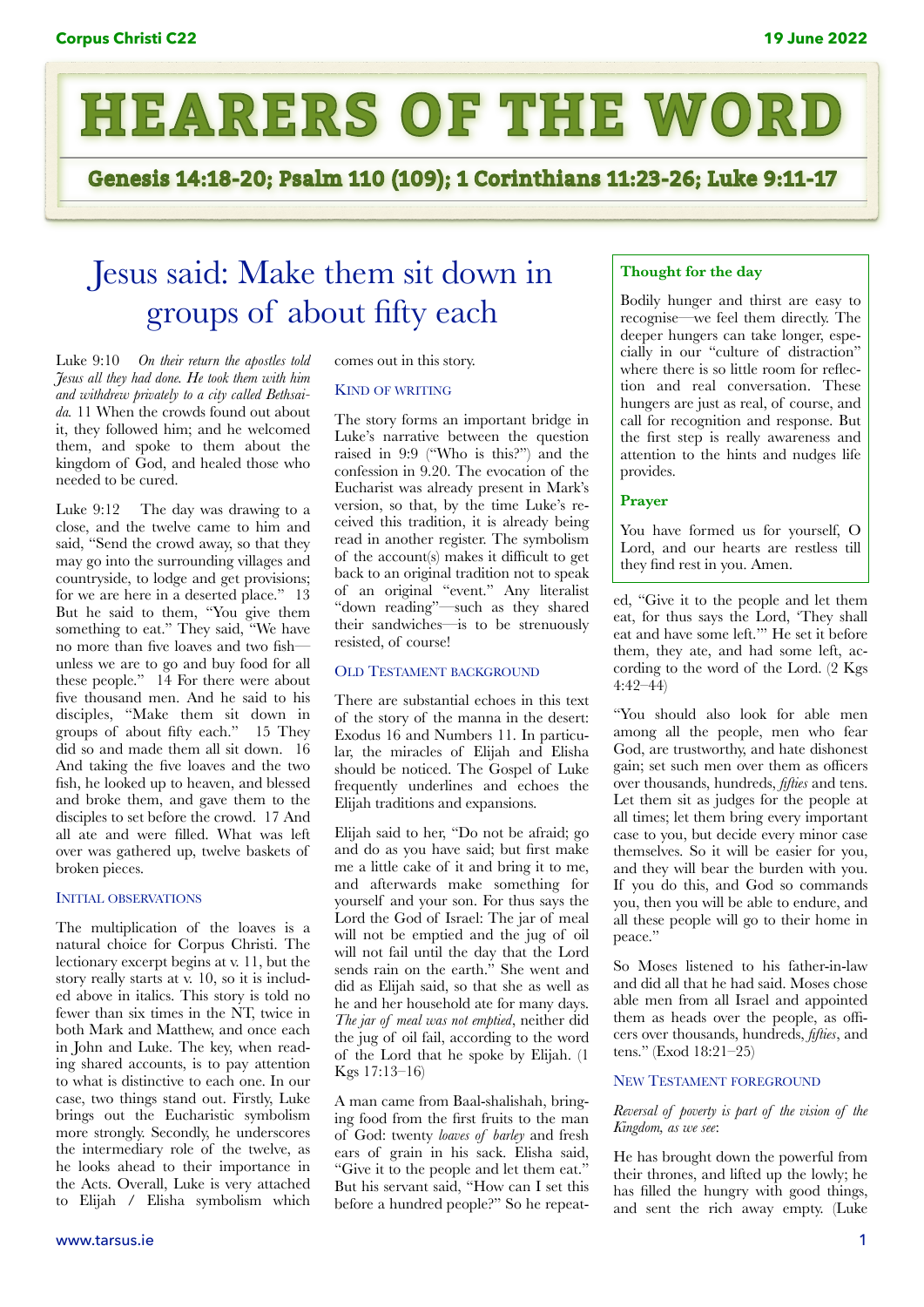# 1:52–53)

"Blessed are you who are hungry now, for you will be filled. "Blessed are you who weep now, for you will laugh." (Luke 6:21)

*Meals are really significant in Luke's Gospel— Jesus is shown eating twice as frequently as in Mark and the tradition continues in the Acts of the Apostles. Two texts may illustrate*:

When he was at the table with them, he took bread, blessed and broke it, and gave it to them. Then their eyes were opened, and they recognised him; and he vanished from their sight. They said to each other, "Were not our hearts burning within us while he was talking to us on the road, while he was opening the scriptures to us?"" (Luke 24:30–32)

"We are witnesses to all that he did both in Judea and in Jerusalem. They put him to death by hanging him on a tree; but God raised him on the third day and allowed him to appear, not to all the people but to us who were chosen by God as witnesses, and who ate and drank with him after he rose from the dead. (Acts 10:39–41)

#### ST PAUL

The point is this: the one who sows sparingly will also reap sparingly, and the one who sows bountifully will also reap bountifully. Each of you must give as you have made up your mind, not reluctantly or under compulsion, for God loves a cheerful giver. And God is able to provide you with every blessing in abundance, so that by always having enough of everything, you may share abundantly in every good work. As it is written, "He scatters abroad, he gives to the poor; his righteousness endures forever." He who supplies seed to the sower and bread for food will supply and multiply your seed for sowing and increase the harvest of your righteousness. (2 Cor 9:6–10)

# BRIEF COMMENTARY

**Verse 10** In the different Gospels the story is variously located. Only Luke has the reference to Bethsaida at the start (Mk 6:45 does refer it, but at the end). At this point, Luke leaves out a great part of Mark—the so-call Great Omission— Mk 6:45-8:26, which began and ended with a reference to Bethsaida. Already in Mark, these stories form the background to Jesus' identity and in his own way Luke follows Mark's impulse.

**Verse 11** In Luke's telling, the crowds really are "Gospel greedy," as we say, and they come for Jesus' message and for healing. Oddly, Luke omits Mark's mention of compassion and their being like sheep without a shepherd.

**Verses 12** The time marker reminds us of 24:29. The twelve take the initiative here. Their concern expresses a compassion for the poor and the hungry. (See also Acts 2:42, 4:34; 6:1-6 and 11:27-29). Their advice is certainly practical, apart from finding the money!

**Verse 13** Jesus responds with a challenge. Then we learn the actual resources present—not absolutely nothing, but well short of adequate. The apostles are still thinking on a very material level. For Luke, interestingly, the twelve themselves have this resource, unlike in the other tellings. The irony of the 200 denarii is omitted by Luke. The imperative makes a link with Elisha (see above). Why fish has puzzled commentators. There are tenuous links with Jewish tradition—not only water from the rock but fish in the water! It was certainly an early Christian symbol, but how early is difficult to establish.

**Verses 14-15** Luke goes for the greater numbers, so as to underline the wonderful nature of the feeding of so many. The groups of fifty may echo the organisation of Israel in the desert: see Exod 18:21–25 above. As an aside, Luke also likes "fifty" as a number: Luke 7:41; 9:14; 16:6; Acts 13:20; 19:19. The particular verb to sit is found only in Luke in the NT: Luke 7:36 (Pharisee); 9:14–15 (miracle); 14:8 (parable); 24:30 (Emmaus).

**Verse 16** Here we have a clear and intentional echo of the Eucharistic worship of the early church. As we know the Gospels were written not only in the light of the Resurrection, but also under the influence of early church traditions. Cf. "Then he took a loaf of bread, and when he had given thanks, he broke it and gave it to them, saying, "This is my body, which is given for you. Do this in remembrance of me."" (Luke 22:19)

Luke's redaction of Mark is very clear here. Compare:

Then he ordered the crowd to sit down on the ground; and he took the seven loaves, and after giving thanks he broke them and gave them to his disciples to distribute; and they distributed them to the crowd. (Mark 8:6; cf. Lk 22:19)

Looked up to heaven: cf. Job 22:26-27, in the Greek Old Testament / LXX. It underlines the context of prayer, which fits Luke's portrait of Jesus as man of prayer.

*Gave them to the disciples to set before the crowd*: The intermediary role of the Twelve anticipates their importance in the Acts later on.

**Verse 17** The first part of this verse describes extravagance associated with the end of time. Cf. "On this mountain the Lord of hosts will make for all peoples a feast of rich food, a feast of wellaged wines, of rich food filled with marrow, of well-aged wines strained clear." (Isa 25:6) Luke, in the Greek, moves the expression "all" to a position of emphasis—something to consider in the light of the all / many translation in the Missal, perhaps.

In Luke's view, the church's ministry of feeding the hungry stands between Jesus' own ministry and its fulfilment in the heavenly banquet. The mention of twelve baskets (rather than seven in Gentile symbolism) underscores the fulfilment of Jewish expectation.

#### POINTERS FOR PRAYER

**1.** Jesus welcomes the crowd, teaches them, and cures those in need of healing. Bring to mind the ways in which the story of Jesus and his message have brought you enlightenment, and healing.

2. The miracle is symbolic of the abundance of blessings coming to us from God through Jesus. How has your faith in Jesus been a source of nourishment to you? What blessings have you received through your faith?

3. When the disciples became aware of the problem they wanted to send the crowd away and Jesus told them "You give them something to eat". They thought what they had was insufficient but Jesus used the little they had to feed the crowd. Have you ever found that when you give the little you have to a situation, the results were beyond your expectations?

#### PRAYER

You have blessed all generations, O God most high, in Jesus, our compassionate saviour, for through him you invite us to your kingdom, welcome us to your table, and provide us with nourishment in abundance.

Teach us to imitate your unfailing kindness and to build up Christ's body, the Church, by generously handing on to others the gifts we have received from your bounty.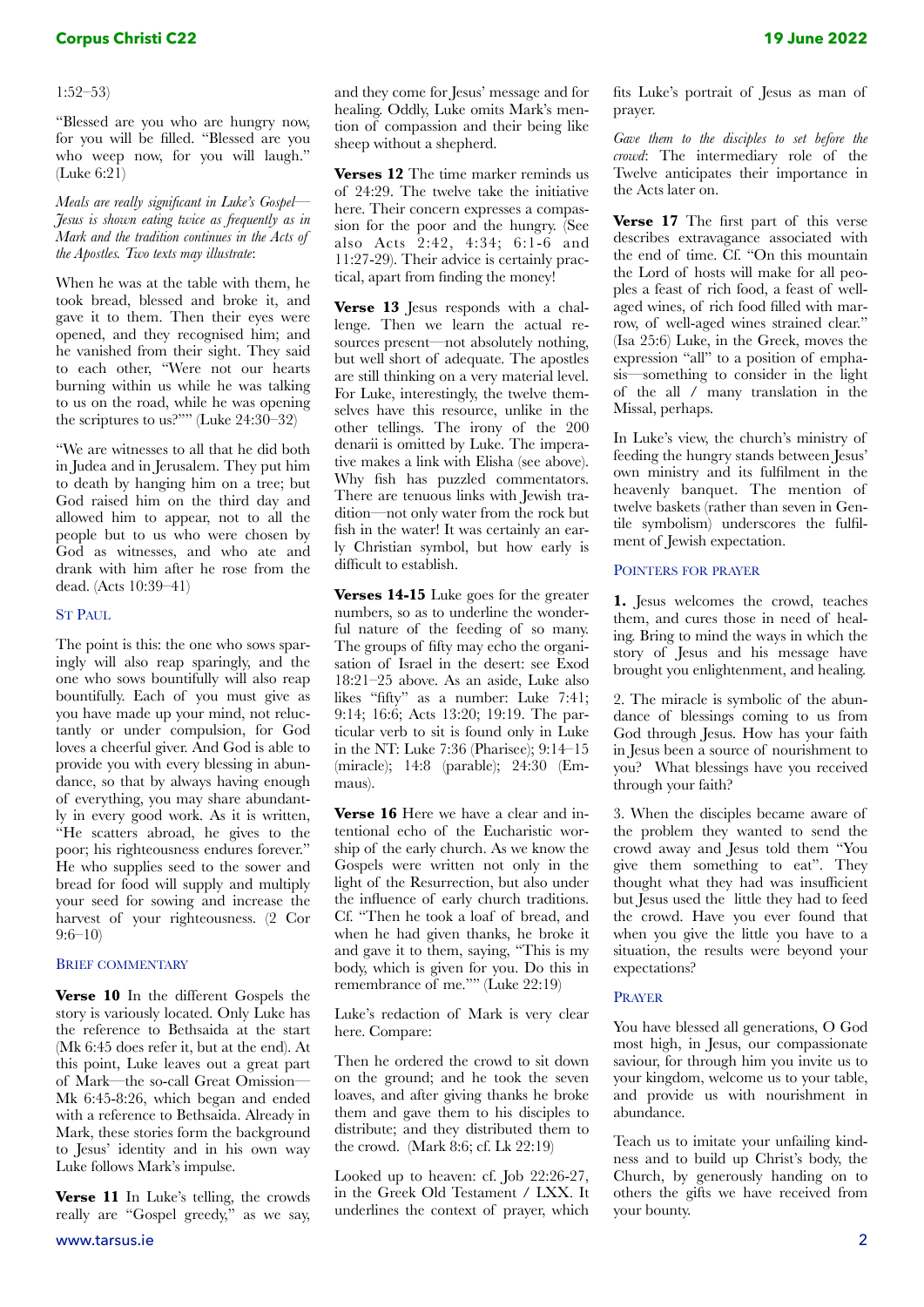# For as often as you eat this bread and drink the cup, you proclaim the Lord's death until he comes

1 Cor 11:23 For I received from the Lord what I also handed on to you, that the Lord Jesus on the night when he was betrayed took a loaf of bread, 24 and when he had given thanks, he broke it and said, "This is my body that is for you. Do this in remembrance of me." 25 In the same way he took the cup also, after supper, saying, "This cup is the new covenant in my blood. Do this, as often as you drink it, in remembrance of me." 26 For as often as you eat this bread and drink the cup, you proclaim the Lord's death until he comes.

# INITIAL OBSERVATIONS

This reading—from the Mass of the Lord's Supper on Holy Thursday—is perfectly suitable for Corpus Christi. It is good to remember the more "historical" context as we mark a "doctrinal" feast, because our understanding of Eucharistic presence cannot be separated from the Eucharist as whole, nor, indeed, from the contexts in the life of Jesus and the in the practice of the early Church.

#### KIND OF WRITING

Although within a letter, the excerpt is kind of *chreia* or brief anecdote about Jesus. The Lord's Supper is reported four times in the New Testament, in the three Synoptic Gospels and here in Paul. Already divergences of tradition are apparent: Matthew and Mark represent one tradition while Luke and Paul represent another. All four versions are influenced by Christian practice subsequent to the Last Supper. Finally, Paul's version is the earliest to come down do us, but even there the telling is shaped by emerging liturgical practice. For example, it seems reasonable to suppose that the instruction to do this in member (significantly absent in Matthew and Mark) represent a kind of later rubric or liturgical catechesis rather than words spoken the historical Jesus.

#### CONTEXT IN THE COMMUNITY

The context in the community is provided by Paul himself. According to the apostle's teaching, social distinctions whether based on nature and gender, or socially constructed—have no place in the Christian polity. Paul has already signalled this in the letter: *For in the one*  *Spirit we were all baptised into one body—Jews or Greeks, slaves or free—and we were all made to drink of one Spirit.* (1Corinthians 12:13; cf. Gal 3:28.)

There are two things to bear in mind. (i) The Corinthian church was not one but divided into several house churches. (ii) At this early stages, the Lord's Supper had not becomes detached from the regular evening dinner. In the highly stratified society of the day, it is no surprise that social distinctions re-emerged in a quite ugly way (see 1Cor 11:17-22 below). Paul is quite stern with them.

It looks as if the Lord's Supper took place in two moments. The words over the bread were spoken during the dinner (the *deipnon*) proper while the words over the cup were spoked during the subsequent drinks party (the *symposium*). Presumably, some were free to come on time while others, perhaps a lower class, did not enjoy the same flexibility. Hence, Paul's attack: *one goes hungry and another becomes drunk.* The Pauline vision of inclusion without distinction is rooted in the teaching and practice of Jesus himself. Any exclusion is in tension with the proclamation of the Kingdom and the burden of proof rests with those who would exclude. The issue at stake is a combination of vision, values and practice. Paul's interim solution is disarmingly practical and direct: *So then, my brothers and sisters, when you come together to eat, wait for one another. If you are hungry, eat at home, so that when you come together, it will not be for your condemnation. About the other things I will give instructions when I come.* (1Corinthians 11:33–34)

#### RELATED PASSAGES

Now in the following instructions I do not commend you, because when you come together it is not for the better but for the worse. For, to begin with, when you come together as a church, I hear that there are divisions among you; and to some extent I believe it. Indeed, there have to be factions among you, for only so will it become clear who among you are genuine. When you come together, it is not really to eat the Lord's supper. For when the time comes to eat, each of you goes ahead with your own supper, and one goes hungry and another becomes drunk. What! Do you not have homes to eat and drink in? Or do you show contempt for the church of God and humiliate those who have nothing? What should I say to you? Should I commend you? In this matter I do not commend you! (1Corinthians 11:17–22 NRSV)

#### BRIEF COMMENTARY

**Verse 23** The language used—received, handed on—reflects technical rabbinic terms to passing down a tradition. "Betrayed" probably not a good translation choice here. The terms means literally "handed over" and in the Pauline writing God is the implied subject. Again, the Greek reads *artos*, meaning bread, loaf, food. The NRSV correctly expands it into "a *loaf* of bread" precisely because *there is one bread, we who are many are one body, for we all partake of the one bread.* (1Corinthians 10:17)

**Verse 24** Historically, the words and actions constitute a prophetic gesture intended to interpret the *meaning* of Jesus' death following day. It is likely that the instruction to repeat comes from the tradition available both to Paul and Luke. Remembrance (*zikkron*) is strong.

**Verse 25** Notice "after the supper," reflecting Graeco-Roman meal practices, according to which drinks followed the food. Jesus associates his death with the covenant and with prophetic hopes for a new covenant. Blood represents the principle of life within a person.

**Verse 26** This verse is no pious exclamation but rather takes us to the heart of the matter. In Paul's teaching, the death of Jesus was God's extraordinary gesture of compassionate solidarity with broken humanity, a solidarity so deep that all the distinctions we experience both natural and constructed—are radically set aside. Thus, the issue at Corinth was not simply practical or moral but rather it touched heart of the Christian proclamation, in faith and in life. If we really believed this, our practice would indeed be radically other.

#### POINTERS FOR PRAYER

**1.** Can I recall a time when the deep meaning of the Eucharist struck home?

**2.** If I were ask to say a few words about the Eucharist, what would I say?

#### PRAYER

Send into our hearts, O Lord, your Holy Spirit that we may truly recognise all as our brothers and sisters in the breaking of the bread. Amen.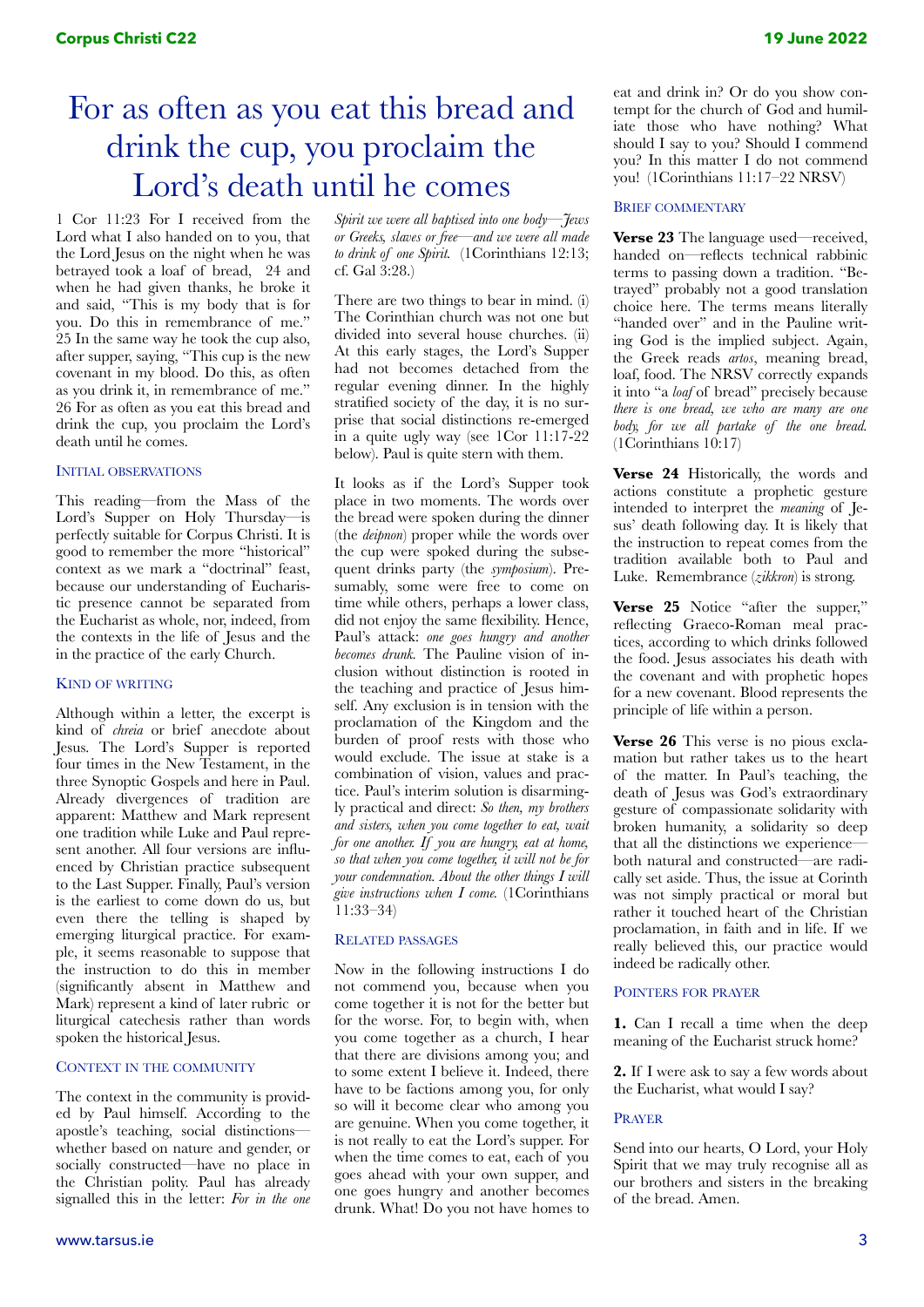# King Melchizedek of Salem brought out bread and wine

Gen. 14:17 *After his return from the defeat of Chedorlaomer and the kings who were with him, the king of Sodom went out to meet him at the Valley of Shaveh (that is, the King's Valley).* 

Gen 14:18 And King Melchizedek of Salem brought out bread and wine; he was priest of God Most High. 19 He blessed him and said,

"Blessed be Abram by God Most High, maker of heaven and earth; 20 and blessed be God Most High, who has delivered your enemies into your hand!"

And Abram gave him one tenth of everything. 21 *Then the king of Sodom said to Abram, "Give me the persons, but take the goods for yourself."* 22 *But Abram said to the king of Sodom, "I have sworn to the Lord, God Most High, maker of heaven and earth,* 23 *that I would not take a thread or a sandal-thong or anything that is yours, so that you might not say, 'I have made Abram rich.'* 24 *I will take nothing but what the young men have eaten, and the share of the men who went with me—Aner, Eshcol, and Mamre. Let them take their share."*

## INITIAL OBSERVATIONS

The superficial link with the feast is the mention of bread and wine. There is, of course, a much deeper connection familiar from the Letter to the Hebrews which we can explore in these notes.

## KIND OF WRITING

With this unique appearance, Melchizedek is a bit of a mystery figure, giving rise to a great deal of speculation later on. The king is an otherwise unknown figure and even "Salem" is unknown. Within the full story, the generosity of the king of Salem is contrasted with lack of generosity of the king of Sodom.

In Qumran, Melchizedek was a source of further speculation and evolution, with even one document dedicated to him, 1QMelch. He enjoys both a high place in heaven and a role in eschatological judgment.

Hebrews exploits Melchizedek as eternal high priest of mysterious origin and issue: *Without father, without mother, without genealogy, having neither beginning of days nor end of life, but resembling the Son of God, he remains a priest forever.* (Heb 7:3) See also Psalm 110.



ORIGIN OF THE READING

The book of Genesis is made up of two large sections, as follows:

*Primeval History* Gen 1: origin of the world Gen 2-11: origin of the nations

*Origin of Israel* Gen 12-25 the Abraham cycle Gen 26-36 the Jacob cycle Gen 36-50 the Joseph cycle

Our reading comes from early in the Abraham cycle of tales.

The full scene (vv.17-24) is carefully choreographed:

| v. 17 King of Sodom arrives.   | A     |
|--------------------------------|-------|
| v. 18 King of Salem arrives    | В     |
| vv. 19-20 King of Salem speaks | R*    |
| v. 21 King of Sodom speaks     | $A^*$ |
| vv. 22-24 Abraham replies      |       |

In the context of the time of writing, this encounter is meant to legitimate the Jerusalem priesthood as ancient (predating Abraham's arrival) and centred in the holy city from time immemorial. Very likely, the priests of the time of writing are staking a claim over agains the "secular" rulers of Judah under the Persians.

## OLD TESTAMENT BACKGROUND

Gen. 14:13 Then one who had escaped came and told Abram the Hebrew, who was living by the oaks of Mamre the Amorite, brother of Eshcol and of Aner; these were allies of Abram. 14 When Abram heard that his nephew had been taken captive, he led forth his trained men, born in his house, three hundred eighteen of them, and went in pursuit as far as Dan. 15 He divided his forces against them by night, he and his servants, and routed them and pursued them to Hobah, north of Damascus. 16 Then he brought back all the goods, and also brought back his nephew Lot with his goods, and the women and the people. (vv. 17-24 as above)

## BRIEF COMMENTARY

**Verse 18** Both kings met Abraham simultaneously, so that this vignette is not really a separate episode. The etymology of the name is important in later tradition and in Hebrews. It means either Milku-is-righteous or My-king-is-righteous. When Hebrews reads Salem to mean shalom, this is a rather forced, even historically false derivation. Salem is unknown. Bread and wine are royal fare in the Ancient Near East (1 Sam 16:20) and often accompany animal sacrifice (Num 15:2-10; 1 Sam 1:24; 10:3). In any case, Melchizedek is putting on a royal feast for the conquering Abraham. "God Most High" translates accurately El-Elyon, one of the divine titles used by the patriarchs:  $El =$ the Deity and elyon  $=$  Most High.

**Verses 19-20** In the next two verses the word "to bless" is heard. Cf. Now the Lord said to Abram, "Go from your country and your kindred and your father's house to the land that I will show you. I will make of you a great nation, and I will bless you, and make your name great, so that you will be a blessing. I will bless those who bless you, and the one who curses you I will curse; and in you all the families of the earth shall be blessed." (Gen 12:1–3) Tithing was an widespread custom in the Ancient Near East. Thus Abraham responds to the gesture of Melchizedek and also sets an example (!) for his descendants.

## POINTERS FOR PRAYER

**1.** Have you experience being blessed by God and felt the call to be a source of blessing?

**2.** God, the most high creator, is also a lover who loves and guides the lives of us all. How do you see God's presence and action in your life?

## PRAYER

Loving God, send us your blessing and guidance. May we be aware of your presence and action in our lives that we may also give you thanks. We make our prayer through our Lord Jesus Christ, your Son, who lives and reigns with you in the unity of the Holy Spirit, God for ever and ever. Amen.